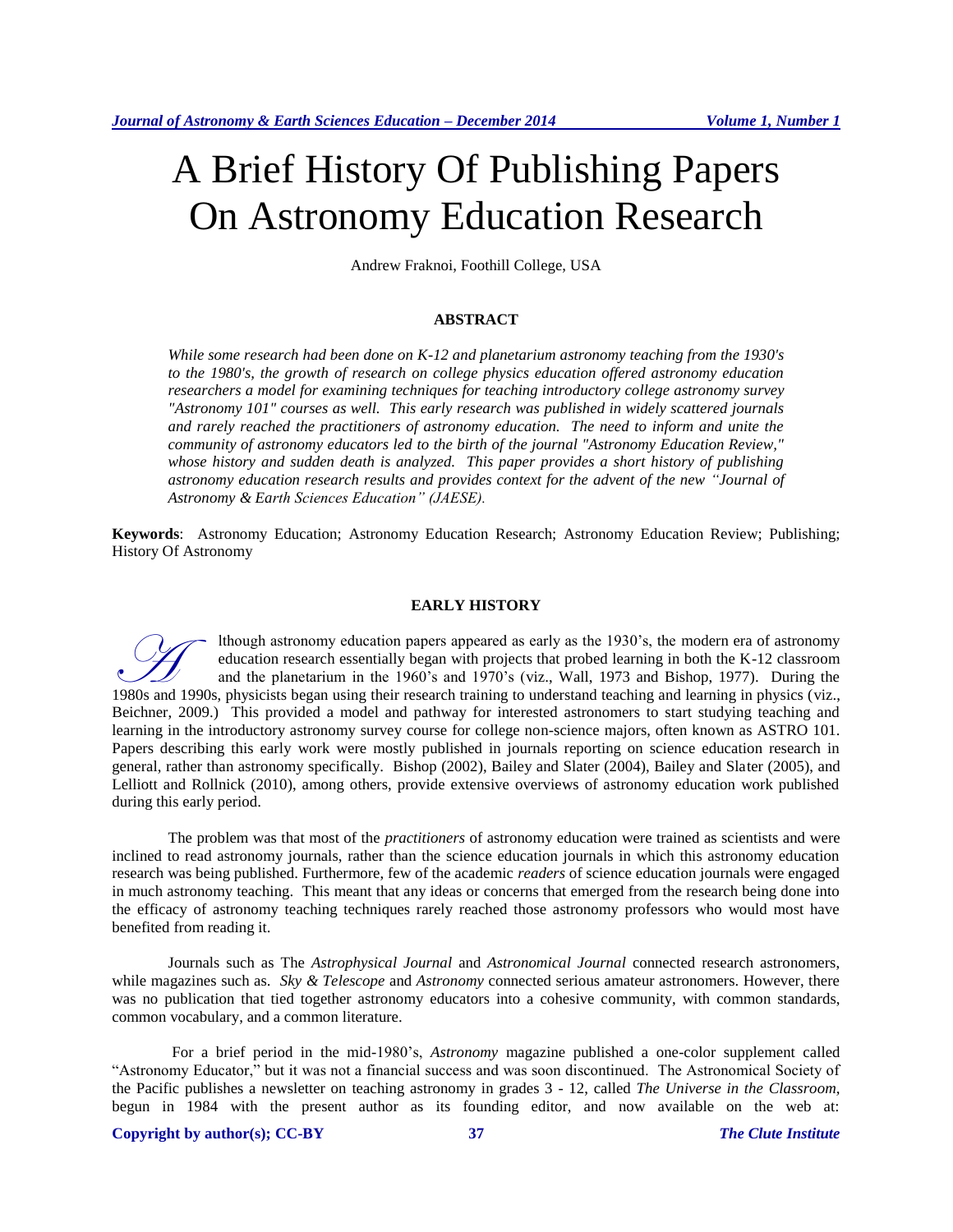# *Journal of Astronomy & Earth Sciences Education – December 2014 Volume 1, Number 1*

[https://www.astrosociety.org/publications/universe-in-the-classroom/.](https://www.astrosociety.org/publications/universe-in-the-classroom/) However, this brief newsletter covers only astronomical subject matter and one classroom activity in each issue, and rarely covers astronomy education research or developments in educational techniques and materials. During the 1990's, *The Physics Teacher*, published by the American Association of Physics Teachers, featured a monthly column called "AstroNotes," collected in Slater and Zeilik (2003). While *the American Journal of Physics* and the *Journal of Geoscience Education* did publish a few articles related to astronomy education research, those publications were largely focused on physics and geoscience education. And, while a number of different educational newsletter and bulletins have been published by various parts of the NASA educational infrastructure over the years, these were purposely devoted mostly to coverage of NASA projects and NASA results. Table 1 provides a non-exhaustive list of astronomy education publications currently in circulation.

| <b>Name</b>                                                         | <b>Web Location</b>                                         | <b>Description</b>                                                                                                                     |
|---------------------------------------------------------------------|-------------------------------------------------------------|----------------------------------------------------------------------------------------------------------------------------------------|
| The Classroom<br>Astronomer                                         | http://www.classroomastronomer.com/                         | Self-published magazine aimed at<br>high-school teachers; subscriptions<br>pay for costs                                               |
| Communicating<br>Astronomy with the<br>Public (CAP) Journal         | http://www.capjournal.org/                                  | Color magazine/journal published by<br>International Astronomical Union<br>Commission 55; free; deals with<br>astronomy outreach       |
| Journal and Review of<br><b>Astronomy Education</b><br>and Outreach | http://jraeo.com/                                           | Self-published on-line journal;<br>subscriptions pay for costs                                                                         |
| Latin American Journal<br>of Astronomy Education                    | http://www.relea.ufscar.br/                                 | On-line journal from Brazil; free; in<br>Portuguese, Spanish, or English                                                               |
| Mercury                                                             | https://www.astrosociety.org/publications/mercury-magazine/ | Features articles on astronomy<br>education regularly; only available<br>with membership in the Astronomical<br>Society of the Pacific |
| <b>SPARK</b>                                                        | http://aas.org/teach/spark-aas-education-newsletter         | Informal occasional free newsletter<br>from the American Astronomical<br>Society; last issue in 2011                                   |

| <b>Table 1:</b> Other Astronomy Education Publications as of December, 2014 |  |
|-----------------------------------------------------------------------------|--|
|-----------------------------------------------------------------------------|--|

#### **THE BIRTH OF** *ASTRONOMY EDUCATION REVIEW*

For much of the late 1980's, several of us concerned about the issue of where to publish astronomy education research papers and news formed a variety of informal committees and task groups, including one through the American Astronomical Society (AAS). We frequently discussed that, without a place to publish its work, a sub-discipline community has trouble being treated as professional by comparable communities. This was certainly an issue with astronomy education researchers who were trying to bridge the sometimes disparate worlds of astronomy and science education (Fraknoi, 2005).

Furthermore, the lack of a commonly shared repository of established knowledge—both in terms of astronomy education research and accepted astronomy teaching practice made it hard for newly entering practitioners in astronomy education to get up to speed on what had already been done. Everyone was quick to agree that a journal and a newsletter could do the astronomy education community quite a bit of good. Where the discussions always foundered was the question of where the financial support for such enterprises might come from.

In 1999, the present author (AF) was the chair of the AAS task force on the need for an astronomy education research journal/magazine, but we were no closer to finding a way to publish one. Then, through a conversation with Sidney Wolff (SW), then the Director of the National Optical Astronomy Observatories (NOAO), a solution presented itself. SW was retiring as the observatory director and looking for a new project. At the same time, the rapid expansion of the Internet made it possible to publish and distribute a new journal completely electronically, and at a relatively low cost. SW said that if AF could write a detailed white paper and web outline of the journal's goals, sections, and requirements, she may be able to leverage the NOAO infra-structure to program and publish the much needed, peer-reviewed journal.

# **Copyright by author(s); CC-BY 38** *The Clute Institute*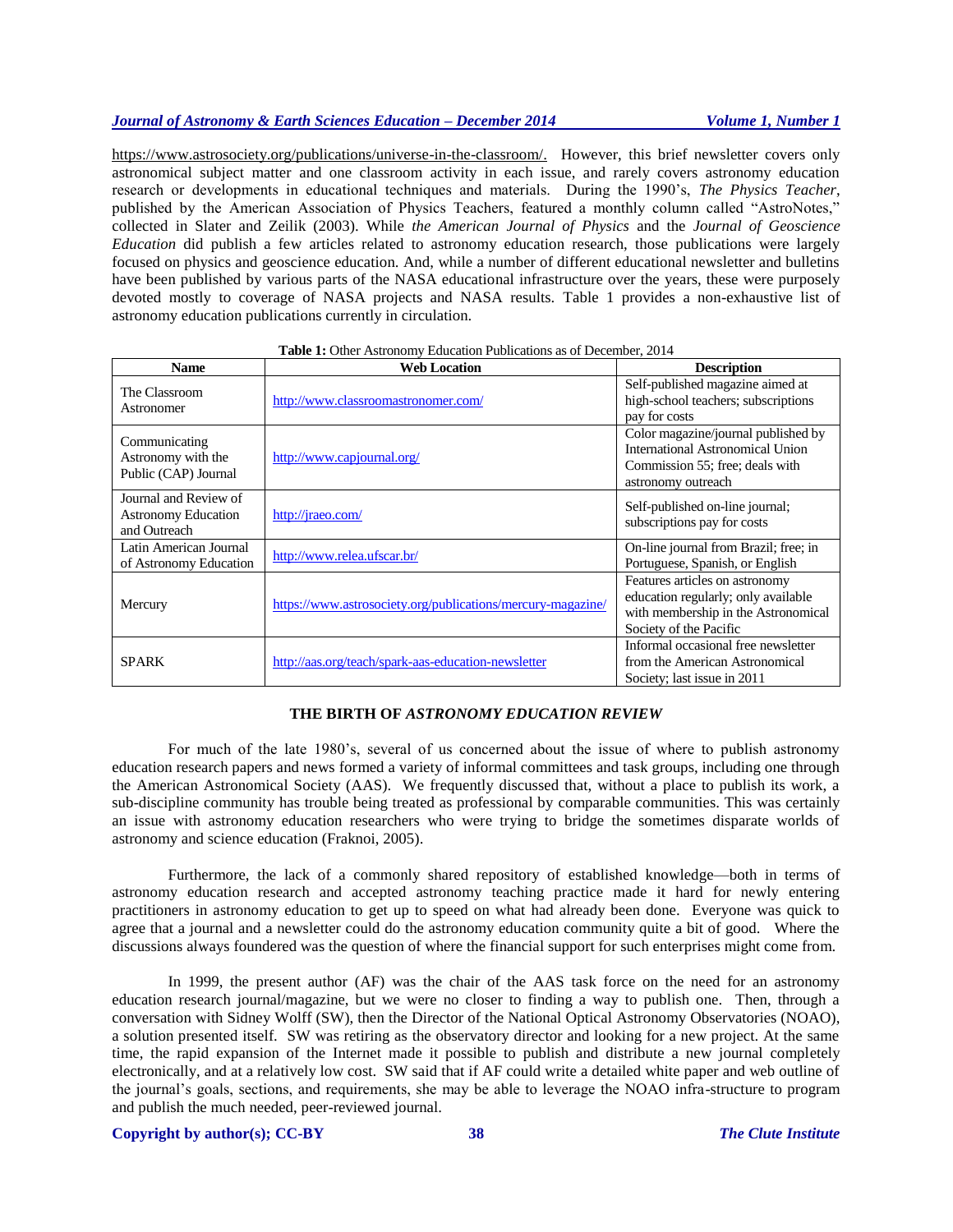# *Journal of Astronomy & Earth Sciences Education – December 2014 Volume 1, Number 1*

From those informal discussions, *Astronomy Education Review* (AER) was born. We published the first issue on line starting in October 2001, leaving the issue open until a sufficient number of articles accumulated to close it, in January 2002. We spelled out our aims in publishing the journal in an editorial in that first issue (Fraknoi & Wolff, 2002). We hoped to begin a publication that included more than just technical research papers. As in *Nature* and *Science*, we imagined that the research papers would be supplemented by editorials, news items, discussions of issues, resource reviews, and other items of interest to practicing educators. Neither the authors nor the readers paid any fee for online access to AER. The costs involved in infrastructure, editing, and publishing electronically were generously born by NOAO.

The journal was published continuously for 12 volumes, ending in December 2013. When SW retired from NOAO, the Observatories asked to be released from its commitment to provide infrastructure for the journal, and the AAS graciously agree to take the journal over and, for the time being, continue to subsidize its costs.

As a result, in 2009, the infrastructure for the journal was competitively awarded to the American Institute of Physics, which already had a significant number of electronic journals in its stable. The advantages and new procedures involved were described and documented elsewhere by Fraknoi and Wolff (2009). The AAS also hired a new editor, Thomas Hockey of the University of Northern Iowa, who had edited books and publications on the history of astronomy for many years.

#### **THE DEATH OF** *ASTRONOMY EDUCATION REVIEW*

Under the AAS and a new editor, *AER* became more like *The Astronomical Journal,* in that it included, for the most part, only papers in astronomy education research, and little of the other material that we had originally envisioned would be of interest to educators and would serve to attract readers who were not themselves researchers. After all, the community of astronomy education researchers is still quite small, while the community of astronomy educators is much larger. Also, unfortunately, some of the efforts that had been made at the beginning to publicize *AER* regularly and actively to solicit new contributions for its pages were also discontinued.

By 2013, the number of published papers in *AER* had slowed considerably and some observers felt that the contents of the journal were not as leading-edge in its field as the papers in other AAS journals were in theirs. That year, two reviews of *AER* were conducted, one by the AAS Education Board and the other by the AAS Publications Board. While the former review strongly urged the Society to make changes to improve the journal, the latter recommended discontinuing it. After debate the AAS Council went with the recommendation of the Publications Board and ended support for the journal's decade long publication as of the end of 2013, committing only to fund keeping its archives available perpetually at http://aer.aas.org.

## **NEXT STEPS**

In the fall of 2013, the AAS Council and Executive Office put the word out to see if another organization or group wanted to take over *AER* or create another journal like it. Several organizations, including the Astronomical Society of the Pacific and the American Association of Physics Teachers, held discussions about what to do next, but these did not lead to any concrete steps toward a new journal so far. Now, *JAESE* is one of several recent efforts to see if a new business model may be the answer.

Although the pace of astronomy education research is greater now than it was before *AER* got started, it still may not be sufficient to support a research journal by itself. This, I suspect, is why *JAESE* has chosen to expand the coverage to the broader domain of earth science as well as space and planetary sciences. Only time will tell whether they will succeed, but many of us involved with *AER* and astronomy education wish them well as they begin.